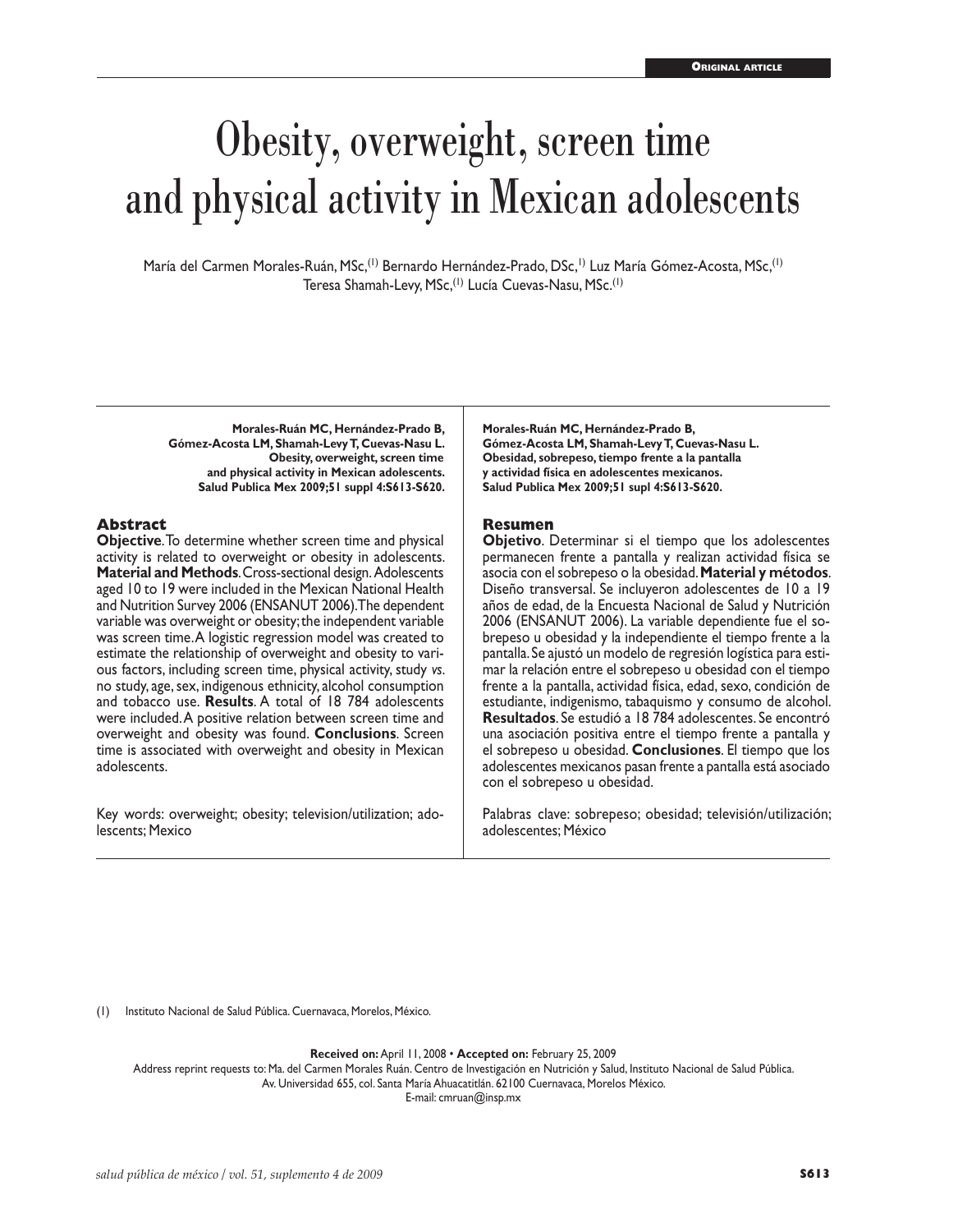Obesity is a worldwide health problem. In 2005, the<br>WHO estimated that 1 600 million people exceeded<br>normal weight 1 Obesity is a right factor for the develop normal weight.<sup>1</sup> Obesity is a risk factor for the development of chronic diseases and is increasingly observed among adolescents and children.

The majority of the 150-200 million children with excess weight worldwide live in developing countries.<sup>2</sup> According to the Mexican National Health and Nutrition Survey 2006 (ENSANUT 2006), 31.1% of Mexican male adolescents and 32.5% of Mexican female adolescents aged 12 to 19 are overweight or obese.<sup>3</sup>

Several studies have noted that obesity or overweight during childhood or adolescence increases the risk of obesity in adulthood $4,5$  and that obesity that begins in adolescence and continues into adulthood increases morbidity and mortality risks.<sup>6-8</sup> Moreover, obesity in adolescence may negatively impact selfimage, resulting in low self-esteem and depression, $9-11$ social discrimination and difficulty in performing physical activities.

Strong determinants for overweight and obesity include a diet rich in fat and high calorie foods,<sup>12,13</sup> with inadequate fresh fruit and vegetable intake,<sup>14</sup> limited physical activity15 and increased TV viewing time.16-19 Watching TV for long hours may lead to an increased risk of obesity both through reduction of energy use and changes in diet.20

TV viewing time and a higher prevalence of obesity have been documented in a US population, $21$  and to a lesser extent in a Mexican population.22 While there is some evidence for this association in Mexico, there is currently no research focusing on Mexican adolescents. This study aims to determine whether screen time and physical activity are related to overweight and obesity in a nationwide sample of Mexican adolescents.

# Material and methods

*Design*: ENSANUT 2006 is a cross-sectional probabilistic survey, representative at national, regional and state levels in Mexico. This survey utilized a stratified multistage sampling design. Basic Geographical Statistical Areas (BGSAs) were selected in the first sampling stage. In a second stage, six blocks were selected at random for each of the BGSA with a probability proportional to the number of homes. Subsequently, in each of the blocks a selection of six houses was chosen using systematic random sampling. In each of the houses, using simple random sampling, an adult, an adolescent, a child and a user of health services were chosen to answer the questionnaires. General methods for ENSANUT 2006 have been described elsewhere.<sup>23</sup>

*Subjects*: Our sample consisted of adolescents aged 10 to 19 living in selected homes at the time of the survey. Informed consent was obtained from the head of the family and verbal consent was obtained from adolescents after the researchers explained the purpose of the survey and the nature of the measurements to be taken from the adolescents. Study procedures were approved by the Research, Ethics and Biosafety Commissions of the National Institute of Public Health (INSP).

### **Outcome measurements**

*Overweight and obesity.* Height and weight were measured and used to calculate body mass index (weight in kilograms/height in meters<sup>2</sup>). Weight was determined using *Tanita* electronic scales with 100 g accuracy. Height was measured using Dynatop anthropometers with a capacity of 2 meters and accuracy to 1 mm. Standardization procedures using the *Habitch* technique<sup>24</sup> were established beforehand to minimize errors.

Classification into overweight and obesity was made according to the International Obesity Task Force (IOTF) proposed distribution and cutoff-points.25 Nine adolescents with BMI under 10 or above  $58 \text{ k/m}^2$  were excluded from the analysis. The dependent variable in this study was overweight plus obesity.

#### **Exposure measurements**

*Physical activity and screen time:* Information on the number of hours per week adolescents spent engaging in active or passive activity was collected using a semiquantitative questionnaire. This instrument is based on the Youth Activity Questionnaire developed and validated in adolescents aged 10 to 14 from low and middle income populations in Mexico City.<sup>26</sup>

Screen time was defined as time spent viewing television, videos, or playing video games in TV or computers.

Vigorous physical activity was defined as activity requiring an energy expenditure > 6 MET/hour\* (metabolic equivalent), including playing soccer, basketball, volleyball, practicing karate or other martial arts, riding a bicycle, skating or skateboarding, dancing or taking dancing lessons, swimming, and other games and sports

A unit of metabolic equivalent (MET) represents a multiple of the oxygen consumption at rest, which in turn corresponds to 3.5 mL  $O_2$ /kg min<sup>-1</sup>. For example, if a person exercising expends 10 MET, that is 10 times the amount of oxygen consumed when at rest.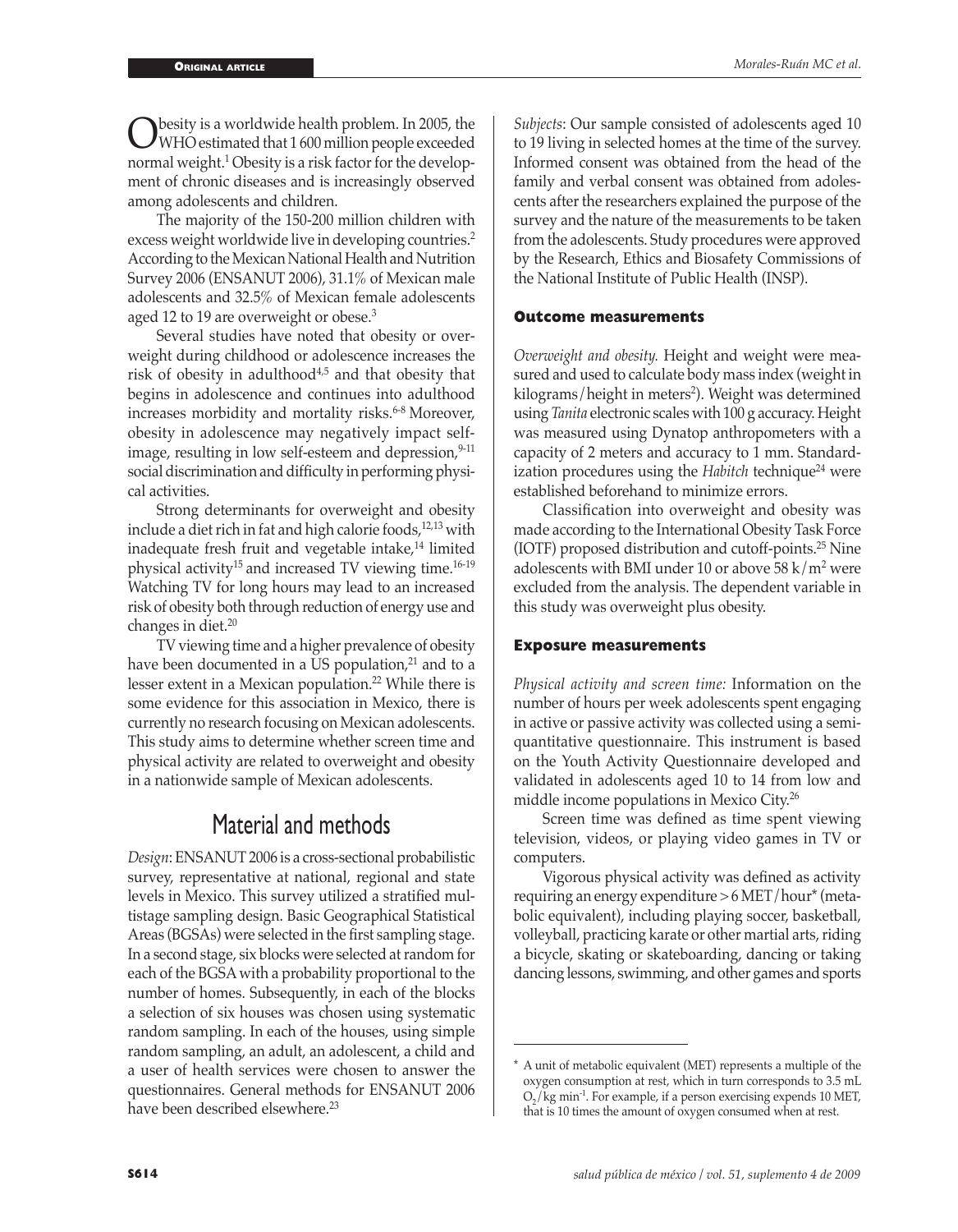requiring running or physical exertion; moderate physical activity was defined as activity requiring energy expenditure of 3.0 to 6 MET/hour including cleaning the house, walking (including walking to school) with weight (for example, a schoolbag).<sup>27</sup> Sedentary/light activities were defined as those requiring minimal energy expenditure (< 3 MET/hour) including watching TV, films, videos, or playing videogames.

## **Covariates**

*Socio-demographic characteristics*: Information on age, urban or rural place of residence, and indigenous ethnicity (using as proxy whether the head of the family spoke an indigenous language) was collected at the time measurements were taken. A socioeconomic status index was constructed using variables on dwelling conditions, possession of appliances and other goods,<sup>28</sup> and categorized in tertiles (low, medium, high).

*Studying at present:* Adolescents were asked whether they were students at the time of the survey.

*Habits on alcohol consumption and tobacco use*: Adolescents were asked whether they smoked or drank alcohol.

## **Statistical analysis**

Analyses were adjusted according to the sampling design of ENSANUT 2006 using the SVY module for complex samples of STATA Version 9.2.\*

The analysis was carried out considering the dependent variable (BMI) as dichotomous (absence or presence of overweight or obesity).

Screen time was classified as acceptable, borderline excessive, and excessive. Screen time was regarded as acceptable if it was up to 7 hours but less than 14 hours per week (the equivalent of 1 to 2 hours per day). The American Academy of Pediatrics recommends no more than one to two hours per day.29 Screen time was considered borderline excessive if it was between 14 and 21 hours per week (average 2 hours and 30 minutes per day), and excessive if it was over 21 hours per week (three or more hours per day).

Adolescents were classified according to the amount of time they practiced moderate and vigorous physical activities as active, moderately active and inactive. Adolescents who reported performing 7 or more hours a week of moderate or vigorous physical activity were classified as active.30 Those reporting 4 to

6.99 hours of physical activity per week were considered moderately active, and those reporting less than 4 hours of moderate or vigorous physical activity per week were considered inactive.

Additionally, an index including both physical activity time and screen time was created to describe categories of activity: adolescents who reported screen time of 21 or more hours per week and performing less than 4 hours of moderate or vigorous physical activity were described as *very passive*; those reporting screen time less than 7 hours and performing less than 4 hours of physical activity were categorized as *moderately passive*; adolescents with screen time less than 7 hours and performing moderate to vigorous physical activity more than 7 hours per week were classified as *very active*, and those with screen time more than 21 hours per week but performing more than 7 hours of physical activity per week were regarded as *slightly active*.

A logistic regression model was fit to estimate the relationship between being overweight or obese and screen time and one was fit to estimate the relationship between being overweight or obese and its association with screen time and time devoted to vigorous or moderate physical activity per week. The first model was controlled for gender, urban or rural environment, indigenous ethnicity, studying at present, tobacco use, alcohol consumption, and physical activity classification. The second model was controlled for the same variables except physical activity. A 0.05 level of significance was used for all results.

# Results

There were 24 921 adolescent respondents to the physical activity questionnaire. A BMI for 18 784 adolescents was obtained (9 582 females and 9 202 males). Seventyone percent of the adolescents lived in an urban setting and 10% belonged to indigenous groups. A total of 38.0% were of low socioeconomic status, 33.0% of medium and 29% of high socioeconomic status (Table I). Mean age was 14.04±0.032 years and mean weight in adolescents was 52.3±15.3 kg, with a mean height of 154.0±11.8 cm and a mean BMI of 21.7±4.6. Table II shows means by age groups. Overall, overweight and obesity prevalences were 21.6% and 9.3%, respectively.

A total of 23.6% (95% CI; 22.1, 25.3) of males and 31.4% (95% CI; 29.6, 33.2) of females spent at least 7 hours per week on screen time and 23.3% (95% CI; 22.0- 24.6) of males and 28.7% (95% CI; 27.4-30.1) of females spent between 7 and 13.9 hours per week on screen time; for 19.1% (95% CI; 17.9,20.3) of female adolescents screen time was between 14 to 20.9 hours and for 33.5% \* Stata Corp. Intercooled Stata 9.2 College Station Texas, USA, 2006. (95% CI; 31.8,35.2) of males it was more than 21 hours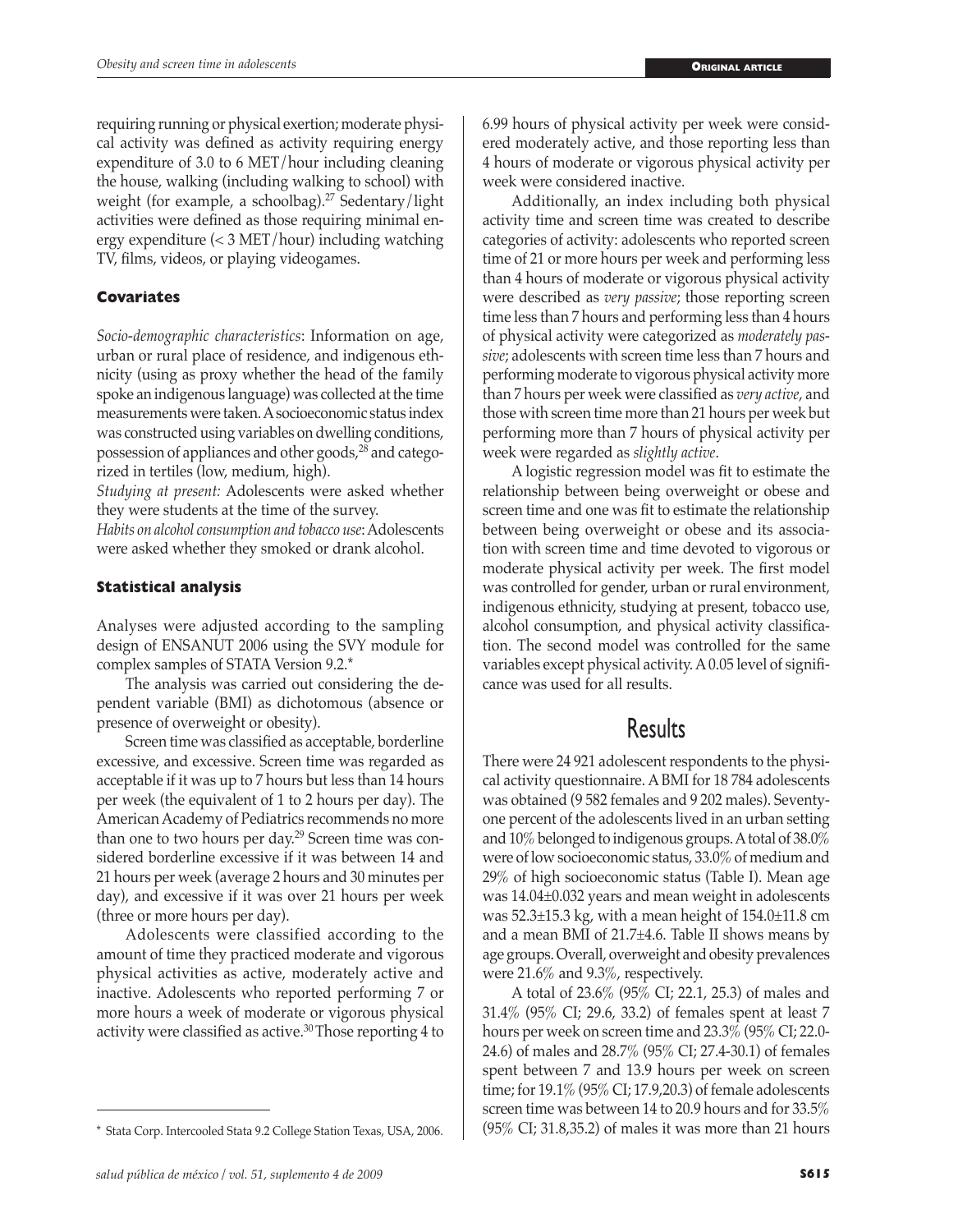| Table I<br><b>SOCIO-DEMOGRAPHIC CHARACTERISTICS OF MEXICAN</b><br>ADOLESCENTS AGED 10 TO 19 YEARS. MEXICO,<br><b>ENSANUT 2006</b> |                    |                                  |      |  |  |  |  |  |
|-----------------------------------------------------------------------------------------------------------------------------------|--------------------|----------------------------------|------|--|--|--|--|--|
| Variable<br>Age                                                                                                                   | Mean<br>14.04<br>n | SD<br>0.032<br>$N^*$ (thousands) | %    |  |  |  |  |  |
| Gender                                                                                                                            |                    |                                  |      |  |  |  |  |  |
| Male                                                                                                                              | 9 202              | 8 5 9 5.0                        | 49.0 |  |  |  |  |  |
| Female                                                                                                                            | 9 5 8 2            | 8700.8                           | 51.0 |  |  |  |  |  |
| Setting                                                                                                                           |                    |                                  |      |  |  |  |  |  |
| Urban                                                                                                                             | 13 063             | 12 196.4                         | 71.0 |  |  |  |  |  |
| Rural                                                                                                                             | 5721               | 5 099.5                          | 29.0 |  |  |  |  |  |
| Region                                                                                                                            |                    |                                  |      |  |  |  |  |  |
| North                                                                                                                             | 4 2 4 3            | 3 091.7                          | 17.9 |  |  |  |  |  |
| Center                                                                                                                            | 7 2 1 0            | 6 908.2                          | 39.9 |  |  |  |  |  |
| Mexico City                                                                                                                       | 440                | 1142.0                           | 6.6  |  |  |  |  |  |
| South                                                                                                                             | 6891               | 6 153.9                          | 35.6 |  |  |  |  |  |
| Socioeconomic level                                                                                                               |                    |                                  |      |  |  |  |  |  |
| l ow                                                                                                                              | 7 1 1 3            | 6616.6                           | 38.0 |  |  |  |  |  |
| Medium                                                                                                                            | 6 5 8 8            | 5 770.8                          | 33.0 |  |  |  |  |  |
| High                                                                                                                              | 5 0 8 3            | 4 908.5                          | 29.0 |  |  |  |  |  |
| Indigenous ethnicity                                                                                                              |                    |                                  |      |  |  |  |  |  |
| Yes                                                                                                                               | 83                 | 804.9                            | 10.0 |  |  |  |  |  |
| No                                                                                                                                | 16953              | 15 490.9                         | 90.0 |  |  |  |  |  |
| Studying at present                                                                                                               |                    |                                  |      |  |  |  |  |  |
| Yes                                                                                                                               | 15 03 6            | 13 695.6                         | 79.2 |  |  |  |  |  |

\* *N* expanded to estimate the number of case in the population using the sample weighting factors at national level

No 3 748 3 600.3 20.8

per week, or the equivalent of over three hours every day; this percentage was lower for females (20.8%, 95% CI; 19.4, 22.3) (Table III).

A total of 42.5% (95% CI; 40.8, 44.3) of females were classified as passive, 24.6% (95% CI; 23.3, 26.0) as moderately active and 32.9% (95% CI; 31.3, 34.5) as active. This was different from males, 36.6% of whom were classified as passive (95% CI; 35.0, 38.3), 25.1% (95%CI; 23.7, 26.5) as moderately active and 38.3% (95%CI; 36.7, 40.0) as active (Table III).

Results from the first logistic regression model showed that screen time was positively associated with

the prevalence of overweight and obesity, after adjustment for age, sex, studying at present, tobacco use, alcohol consumption, urban or rural setting, indigenous ethnicity, and physical activity (Table IV). Adolescents from rural settings were less likely to be overweight or obese when compared to those living in urban settings (OR 0.63, 95% CI; 0.56, 0.72). Adolescents not attending school were more prone to be overweight or obese when compared to those who attended school.

In the second logistic regression model (Table V), adolescents who were *very active* (screen time less than 7 hours per week and physically active) were less likely to be overweight or obese when compared to the all the other adolescents together (OR 0.59, 95% CI; 0.48, 0.73).

# **Discussion**

Screen time was positively associated with overweight or obesity in a probabilistic sample of Mexican adolescents. There was no association between intense or moderate physical activity and overweight or obesity. Furthermore, in the analysis with variables that consider screen time and time dedicated to physical activities, the categories with higher odds of obesity and overweight were the ones that had high screen time, suggesting a high relevance of this variable in the prevention of obesity and overweight

This finding is very important because it is the first to document the time that adolescents performed physical activity and screen time at the national level in Mexican adolescents. In addition, this study can be a basis for intervention programs to reduce screen time, given the high prevalence of overweight and obesity in adolescents in the country.

The results of this study corroborate the findings of the Youth Risk Behavior Survey 1999,<sup>21</sup> which also found an association between TV viewing time and overweight and a weak association between physical activity and a reduction in BMI. In a European cross-sectional study<sup>31</sup> researchers have also reported a positive association between TV viewing time and overweight or obesity.

Other studies with the objective of investigating the association of TV viewing and physical activity with overweight in adolescents<sup>32</sup> have found that adolescents watching low levels of TV did not have increased odds of overweight, with the exception of females with low TV viewing and low physical activity (OR 1.48); females with high TV viewing and low physical activity had the highest odds of overweight (OR 3.11).

One of the limits of this study was the lack of information about food consumption practices during screen time. It is not possible to distinguish whether the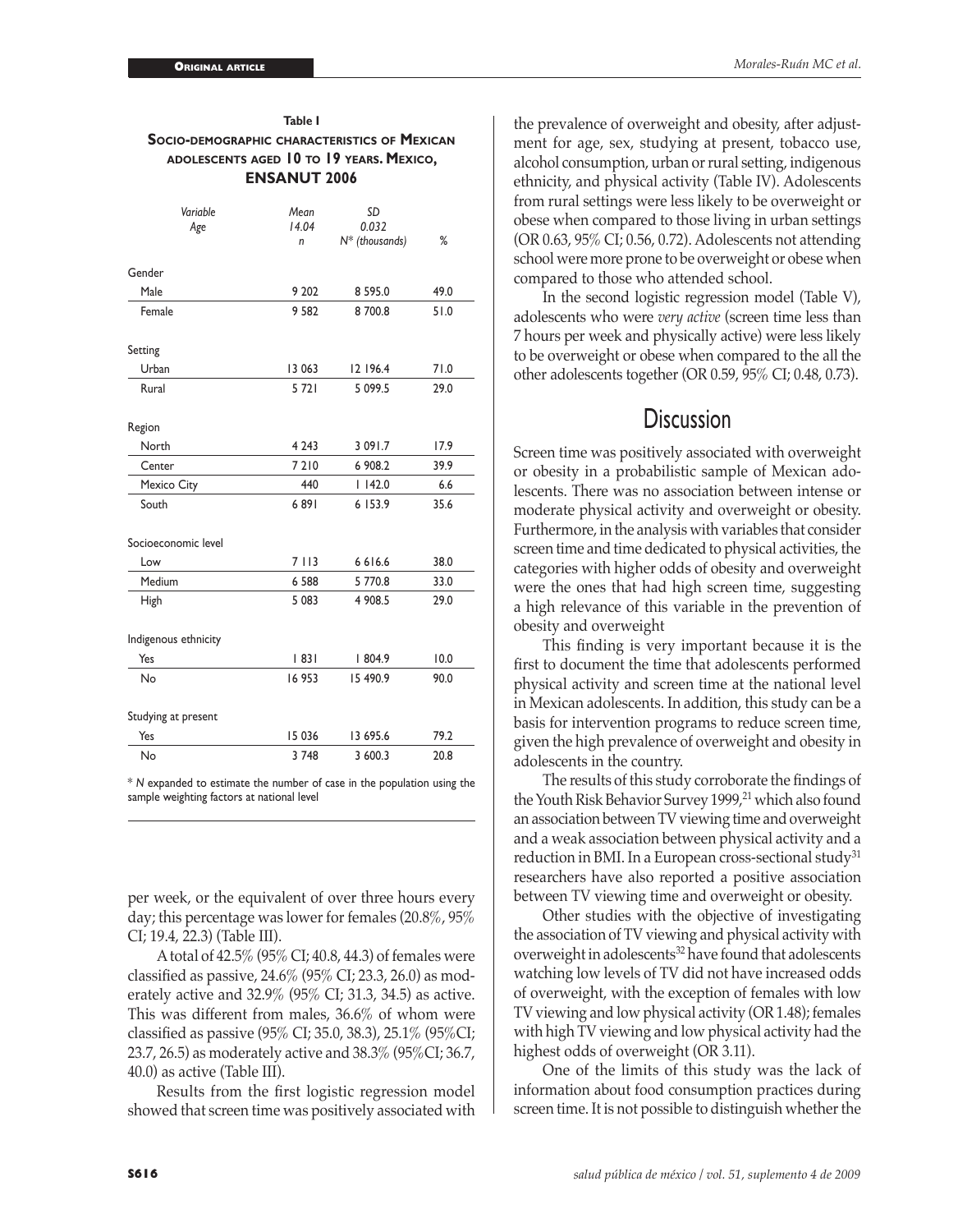| Age groups              |         | Female            |        |      | Male    |                   |        | Both  |         |                             |       |      |
|-------------------------|---------|-------------------|--------|------|---------|-------------------|--------|-------|---------|-----------------------------|-------|------|
| Variable                | n       | $N^*$ (thousands) | Median | SD   | n       | $N^*$ (thousands) | Median | SD    | n       | $N^*$ (thousands) Median SD |       |      |
| Weight (kg)             |         |                   |        |      |         |                   |        |       |         |                             |       |      |
| 10-13 years             | 4 4 3 7 | 3 950.0           | 43.9   | 11.7 | 4519    | 4 0 3 1 .3        | 44.I   | 13.58 | 8956    | 7981.3                      | 44.0  | 12.7 |
| 14-16 years             | 2733    | 2 586.1           | 55.6   | 12.0 | 2769    | 2 7 28.5          | 59.6   | 13.62 | 5 5 0 2 | 5 3 1 4.6                   | 57.7  | 13.0 |
| 17-19 years             | 2412    | 2 164.7           | 58.2   | 13.2 | 1914    | 835.3             | 66.3   | 14.13 | 4 3 2 6 | 4 000.0                     | 61.9  | 14.2 |
| Total                   | 9 5 8 2 | 8700.8            | 51.0   | 13.8 | 9 2 0 2 | 8 5 9 5.1         | 53.8   | 16.61 | 18784   | 17 295.9                    | 52.3  | 15.3 |
| Height (cm)             |         |                   |        |      |         |                   |        |       |         |                             |       |      |
| 10-13 years             | 4 4 3 7 | 3 950.0           | 146.4  | 9.3  | 4519    | 4 0 3 1 .3        | 146.9  | 11.39 | 8956    | 7981.3                      | 146.6 | 10.4 |
| 14-16 years             | 2733    | 2 586.1           | 155.2  | 6.8  | 2769    | 2 7 28.5          | 164.0  | 8.09  | 5 5 0 2 | 5 3 1 4.6                   | 159.7 | 8.7  |
| 17-19 years             | 2412    | 2 164.7           | 155.8  | 6.7  | 1914    | 1835.3            | 167.3  | 7.86  | 4 3 2 6 | 4 000.0                     | 161.0 | 9.3  |
| Total                   | 9 5 8 2 | 8700.8            | 151.3  | 9.2  | 9 2 0 2 | 8 5 9 5.1         | 156.7  | 13.44 | 18784   | 17 295.9                    | 154.0 | 11.8 |
| BMI ( $\text{kg/m}^2$ ) |         |                   |        |      |         |                   |        |       |         |                             |       |      |
| 10-13 years             | 4 4 3 7 | 3 950.0           | 20.3   | 4.0  | 4519    | 4 0 3 1 .3        | 20.1   | 4.18  | 8956    | 7981.3                      | 20.2  | 4.1  |
| 14-16 years             | 2733    | 2 586.1           | 23.0   | 4.4  | 2769    | 2 7 28.5          | 22.0   | 4.18  | 5 5 0 2 | 5 3 1 4.6                   | 22.5  | 4.3  |
| 17-19 years             | 2412    | 2 164.7           | 23.9   | 4.9  | 1914    | 835.3             | 23.6   | 4.51  | 4 3 2 6 | 4 000.0                     | 23.8  | 4.7  |
| Total                   | 9582    | 8700.8            | 22.0   | 4.6  | 9202    | 8 5 9 5.1         | 21.5   | 4.48  | 18784   | 17 295.9                    | 21.7  | 4.6  |
| <b>IOTF</b> category    |         |                   | $\%$   |      |         |                   | %      |       |         |                             | %     |      |
| Normal                  | 6 3 7 2 | 5 941.6           | 68.3   |      | 6 191   | 6 0 1 2.7         | 67.3   |       | 12 5 63 | 11954.3                     | 69.1  |      |
| Overweight              | 2 2 9 3 | 975.0             | 22.7   |      | 994     | 1764.6            | 21.7   |       | 4 2 8 7 | 3739.7                      | 21.6  |      |
| Obese                   | 917     | 784.1             | 9.0    |      | 1017    | 817.8             | 11.0   |       | 934     | 601.9                       | 9.3   |      |

**Table II Anthropometric characteristics of adolescents. Mexico, ENSANUT 2006**

\* *N* expanded to estimate the number of cases in the population using the sample weighting factors at national level IOTF: International Obesity Task Force

association between screen time, especially TV viewing, and overweight and obesity occurs due to a reduction of physical activity or an increase in energy consumption attributable to snacking while watching TV. Studies have found evidence that food consumption increases during the time spent watching TV.33-35 This limitation, however, does not invalidate the association between screen time and being overweight and obese, since the study controlled for physical activity.

The cross-sectional design does not distinguish the direction of the association; it is possible that excess body weight causes reduced physical activity and sedentary behavior.

Another possible limitation is the instrument used to measure screen time and physical activity. The instrument is based on reports from the adolescents and not on direct observation or the use of an accelerometer. Nevertheless, this instrument that has been validated

for the Mexican population, has been proven to be valid, and yielded reproducible results for screen time and moderate and vigorous activity measurements.<sup>26</sup>

The instrument used to assess physical activity or screen time, although validated in the Mexican population, may have non-random measurement errors that could attenuate the association between physical activity and screen time with obesity. Therefore, the estimates presented may be conservative and the associations may be stronger than the ones documented in this paper.

The strength of this study lies in its design, which is probabilistic and includes a national representative sample. However, since this was a cross-sectional study, it was not possible to determine a cause-effect relation between screen time and overweight and obesity in adolescents. Other longitudinal studies corroborate a similar relationship.<sup>36</sup> Randomized trials in which the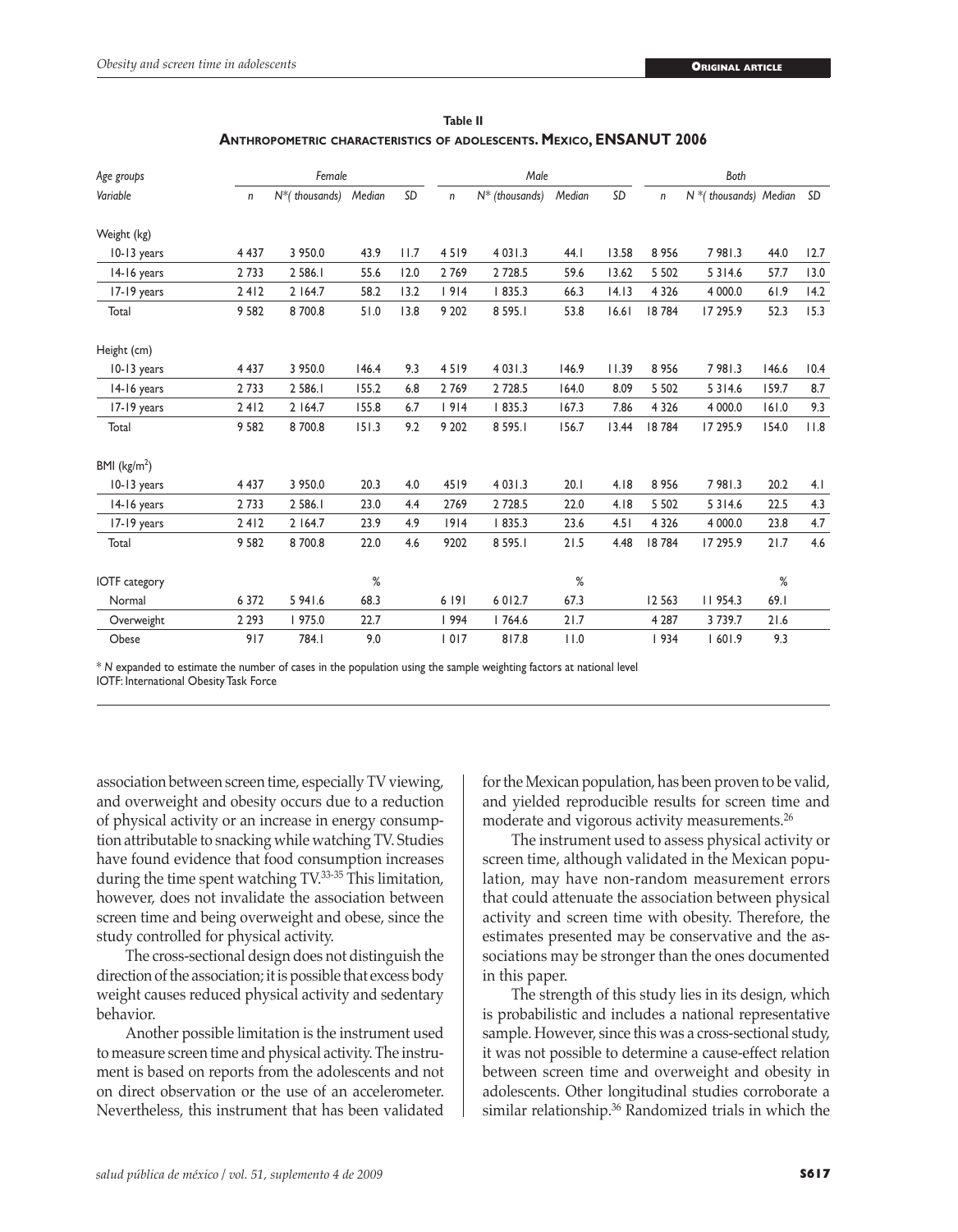| Table III                                                                                    |  |  |  |  |  |  |
|----------------------------------------------------------------------------------------------|--|--|--|--|--|--|
| CLASSIFICATION OF ADOLESCENTS ACCORDING TO SCREEN TIME AND PHYSICAL ACTIVITY, BY AGE GROUPS. |  |  |  |  |  |  |
| MEXICO, ENSANUT 2006                                                                         |  |  |  |  |  |  |

|             |                  |                   |                    | Screen time (hours per week)       |                                             |              |                         |              |             |              |
|-------------|------------------|-------------------|--------------------|------------------------------------|---------------------------------------------|--------------|-------------------------|--------------|-------------|--------------|
|             |                  |                   | $< 7 h^{\ddagger}$ |                                    | $\geq$ 7 < 14 h <sup>‡</sup>                |              | $\geq$ 14 < 21 h        |              | $\geq$ 21 h |              |
|             | $\boldsymbol{n}$ | $N^*$ (thousands) | %                  | 95% CI                             | %                                           | 95% CI       | %                       | 95% CI       |             | 95% CI       |
| Women       |                  |                   |                    |                                    |                                             |              |                         |              |             |              |
| 10-13 years | 4 4 3 7          | 3 950.0           | 32.8               | (30.5, 35.2)                       | 28.1                                        | (26.1, 30.3) | 18.9                    | (17.2, 20.8) | 20.1        | (18.2, 22.1) |
| 14-16 years | 2 7 3 3          | 2 586.1           | 28.2               | (25.7, 30.8)                       | 30.8                                        | (28.4, 33.2) | 19.9                    | (17.9, 22.1) | 21.2        | (19.0, 23.6) |
| 17-19 years | 2412             | 2 164.7           | 32.5               | (29.5, 35.7)                       | 27.2                                        | (24.6, 30.0) | 18.5                    | (16.4, 20.8) | 21.8        | (19.0, 24.8) |
| Total       | 9 5 8 2          | 8700.8            | 31.4               | (29.6, 33.2)                       | 28.7                                        | (27.4, 30.1) | 9.1                     | (17.9, 20.3) | 20.8        | (19.4, 22.3) |
| Men         |                  |                   |                    |                                    |                                             |              |                         |              |             |              |
| 10-13 years | 4519             | 4 0 3 1 . 3       | 23.5               | (21.4, 25.6)                       | 23.9                                        | (22.0, 25.8) | 19.8                    | (18.1, 21.6) | 32.9        | (30.6, 35.3) |
| 14-16 years | 2769             | 2 7 28.5          | 24.5               | (22.1, 27.1)                       | 21.0                                        | (18.9, 23.3) | 19.4                    | (17.3, 21.7) | 35.1        | (32.3, 37.9) |
| 17-19 years | 1914             | 1835.3            | 22.6               | (19.7, 25.8)                       | 25.4                                        | (22.5, 28.6) | 19.4                    | (16.9, 22.1) | 32.5        | (29.4, 35.9) |
| Total       | 9 2 0 2          | 8 5 9 5.0         | 23.6               | (22.1, 25.3)                       | 23.3                                        | (22.0, 24.6) | 19.6                    | (18.3, 20.9) | 33.5        | (31.8, 35.2) |
|             |                  |                   |                    | Physical activity (hours per week) |                                             |              |                         |              |             |              |
|             |                  |                   | Passive<br>(< 4 h) |                                    | Moderately<br>Active ( $\geq 4$ <<br>$7h$ ) |              | Active $(\geq 7 h)^{5}$ |              |             |              |
| Women       |                  |                   |                    |                                    |                                             |              |                         |              |             |              |
| 10-13 years | 4 4 3 7          | 3 950.0           | 43.0               | (40.6, 45.4)                       | 27.0                                        | (25.0, 29.1) | 30.0                    | (28.1, 32.1) |             |              |
| 14-16 years | 2 7 3 3          | 2 586.1           | 39.8               | (37.1, 42.7)                       | 24.9                                        | (22.7, 27.2) | 35.3                    | (32.6, 38.1) |             |              |
| 17-19 years | 2412             | 2 164.7           | 44.9               | (41.9, 47.9)                       | 19.9                                        | (17.6, 22.5) | 35.2                    | (32.2, 38.3) |             |              |
| Total       | 9 5 8 2          | 8700.8            | 42.5               | (40.8, 44.3)                       | 24.6                                        | (23.3, 26.0) | 32.9                    | (31.3, 34.5) |             |              |
| Men         |                  |                   |                    |                                    |                                             |              |                         |              |             |              |
| 10-13 years | 4519             | 4 0 3 1 .3        | 37.1               | (34.9, 39.3)                       | 24.4                                        | (22.7, 26.3) | 38.5                    | (36.2, 40.8) |             |              |
| 14-16 years | 2769             | 2 7 28.5          | 35.4               | (32.7, 38.2)                       | 26.7                                        | (24.2, 29.4) | 37.9                    | (35.0, 40.8) |             |              |
| 17-19 years | 1914             | 1835.3            | 37.3               | (34.0, 40.7)                       | 24.0                                        | (21.0, 27.2) | 38.7                    | (35.5, 42.1) |             |              |
| Total       | 9 202            | 8 5 9 5 .0        | 36.6               | (35.0, 38.3)                       | 25.1                                        | (23.7, 26.5) | 38.3                    | (36.7, 40.0) |             |              |

\* *N* expanded to estimate the number of cases in the population using the sample weighting factors at national level

 $\pm$  Time recommended by the American Academy of Pediatrics (1 to 2 hours per day)<sup>29</sup>

 $§$  Recommended physical activity time<sup>30</sup>

intervention was a reduction in TV viewing time have found a reduction in obesity.37,38

In the US and UK, there is consensus that children should have at least 60 minutes of moderate to vigorous physical activity daily.39,40 In Canada, public health policies recommend not only increasing moderate and intense physical activity but also reducing sedentary activity.

This recommendation is important and applicable to the adolescent population in Mexico, given the high prevalence of adolescents who are inactive and the inadequate prevalence of screen time.

Obesity prevalence among adolescents in Mexico and lack of physical activity indicate the need to promote intense physical activity and to reduce sedentary activity such as TV viewing and videogame playing.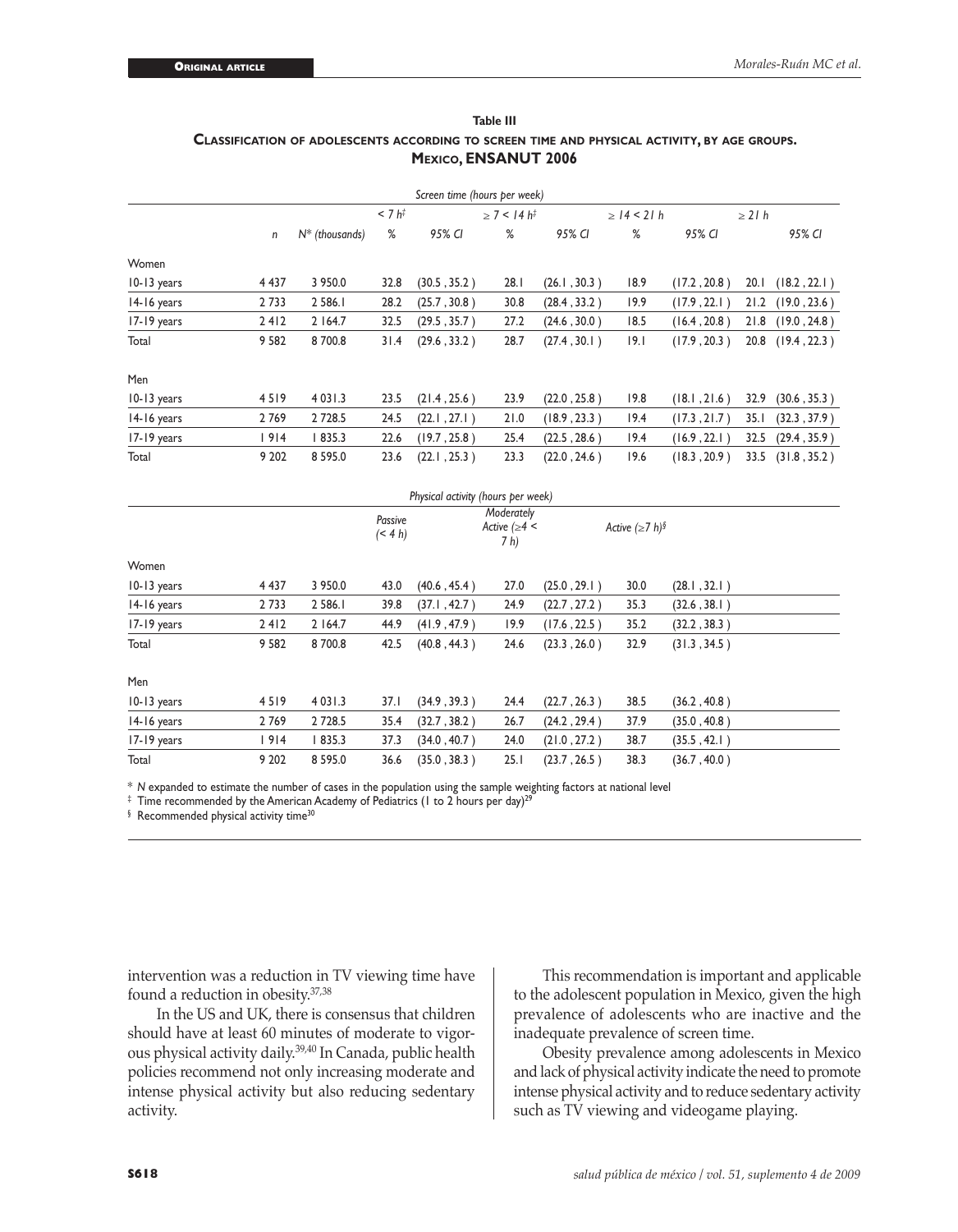## **Table IV Logistic regression model for overweight and obesity related to screen time in adolescents. Mexico, ENSANUT 2006**

| Variables                               | Crude OR | 95% CI       | Adjusted<br>OR* | 95% CI       |
|-----------------------------------------|----------|--------------|-----------------|--------------|
| Screen time (hours per week)            |          |              |                 |              |
| < 7 hours                               | ı        |              | ı               |              |
| $\geq$ 7 hours to $\leq$ 14 hours       | 1.32     | (1.16, 1.51) | 1.20            | (1.05, 1.36) |
| $\geq$ 14 hours to < 21 hours           | 1.32     | (1.14, 1.53) | 1.18            | (1.02, 1.36) |
| $\geq$ 21 hours                         | 1.51     | (1.32, 1.72) | 1.29            | (1.13, 1.48) |
| Female                                  | ı        |              | ı               |              |
| Male                                    | 0.88     | (0.80, 0.97) | 0.90            | (0.82, 0.99) |
| Age (in years)                          | 1.01     | (0.99, 1.02) | 0.99            | (0.97, 1.01) |
| Studying at present (yes)               |          |              |                 |              |
| Studying at present (no)                | 1.13     | (1.00, 1.27) | 1.14            | (1.00, 1.29) |
| Tobacco use (no)                        |          |              |                 |              |
| Tobacco use (yes)                       | 1.04     | (0.92, 1.17) | 0.94            | (0.83, 1.07) |
| Alcohol consumption (no)                |          |              | ı               |              |
| Alcohol consumption (yes)               | 1.15     | (0.99, 1.33) | 1.12            | (0.95, 1.32) |
| Urban setting                           | ı        |              | ı               |              |
| Rural setting                           | 0.63     | (0.56, 0.72) | 0.66            | (0.58, 0.75) |
| Indigenous ethnicity (no)               | ı        |              | ı               |              |
| Indigenous ethnicity (yes)              | 0.62     | (0.52, 0.75) | 0.69            | (0.58, 0.82) |
|                                         |          |              |                 |              |
| Physical activity (hours per week)      |          |              |                 |              |
| Inactive $($ 4 hours)                   | ı        |              | ı               |              |
| Moderately Active ( $\geq 4$ < 7 hours) | 0.99     | (0.88, 1.10) | 0.96            | (0.86, 1.08) |

 Active (≥7 hours) 0.92 (0.83 , 1.01) 0.93 (0.83 , 1.03) \* Adjust for gender, urban o rural setting, and indigenous ethnicity, studying

at present, tobacco use, alcohol consumption and physical activity

#### **References**

1. Organización Mundial de la Salud. Obesidad y sobrepeso. Descriptive note 311. September 2006. [Consulted 2007 March 13]. Available at: www.who.int.

2. Lobstein T, Baur L, Uauy R, IASO. International Obesity Task Force. Obesity in children and young people: a crisis in public health. Obes Rev 2004;5 (suppl 1):4-104.

3. Olaiz-Fernández G, Rivera-Dommarco J, Shamah-Levy T, Rojas R, Villalpando-Hernández S, Hernández-Ávila M, *et al*. Encuesta Nacional de Salud y Nutrición 2006. Cuernavaca, México: Instituto Nacional de Salud Pública, 2006.

4. Stark O, Atkins E, Wolff OH, Douglas JWB. Longitudinal study of obesity in the National Survey of Health and Development. Br Med J 1981;283:12-17.

5. Freedman D, Kettel L, Serdula M, Dietz W, Srinivasan S, Berenson G. The relation of childhood BMI to adult adiposity: the Bogalusa Heart Study. Pediatrics 2005;115:22-27.

6. Must A, Jacques PF, Dallal GE, Bajema CJ, Dietz WH. Long-term morbidity and mortality of overweight adolescents: a follow-up of the Harvard Growth Study of 1922 to 1935. N Engl J Med 1992;327:1350-1355.

7. Dietz W. J. Childhood weight affects adult morbidity and Mortality. J Nutr 1998;128: 411S-414S.

8. Dietz W. Health consequences of obesity in youth: childhood predictors of adult disease. Pediatrics 1998;101;518-525.

9. Erickson SJ, Robinson TN, Haydel KF, Killen JD. Are overweight children unhappy? Body mass index, depressive symptoms, and overweight concerns in elementary school children. Arch Pediatr Adolesc Med 2000;154:931-935.

10. Xie B, Chou CP, Spurjit-Metz D, Liu C, Xia J, Gong J, *et al*. Effects of perceived peer isolation and social support availability on the relationship between body mass index and depressive symptoms. Int J Obes (Lond) 2005;29(9):1137-1143.

#### **Table V**

# **Logistic regression model for overweight and obesity and their association to screen time and doing physical activity in adolescents. Mexico, ENSANUT 2006**

| Variables                                                                         | Crude OR | 95% CI       | Adjusted OR* | 95% CI       |
|-----------------------------------------------------------------------------------|----------|--------------|--------------|--------------|
| Categories by screen time and time performing physical activity (hours per week)  |          |              |              |              |
| Very passive ( $\geq 21$ screen time hours, <4 physical activity hours)           |          |              |              |              |
| Moderately passive (< 7 screen time hours, <4 physical activity hours)            | 0.69     | (0.56, 0.85) | 0.79         | (0.64, 0.98) |
| Slightly active ( $\geq 2$ I screen time hours, $\geq 7$ physical activity hours) | 0.93     | (0.75, 1.14) | 0.95         | (0.77, 1.17) |
| Very active (< 7 screen time hours, $\geq$ 7 physical activity hours)             | 0.59     | (0.48, 0.73) | 0.70         | (0.57, 0.88) |
| Female                                                                            |          |              |              |              |
| Male                                                                              | 0.82     | (0.71, 0.95) | 0.85         | (0.73, 0.98) |
| Age                                                                               | 1.00     | (0.97, 1.02) | 0.98         | (0.95, 1.01) |
| Studying at present (yes)                                                         |          |              |              |              |
| Studying at present (no)                                                          | 1.13     | (0.95, 1.35) | 1.18         | (0.98, 1.43) |
| Tobacco use (no)                                                                  |          |              |              |              |
| Tobacco use (yes)                                                                 | 0.84     | (0.70, 1.01) | 0.74         | (0.61, 0.91) |
| Alcohol consumption (no)                                                          |          |              |              |              |
| Alcohol consumption (yes)                                                         | 1.21     | (0.96, 1.52) | 1.32         | (1.02, 1.72) |
| Urban setting                                                                     |          |              |              |              |
| Rural setting                                                                     | 0.64     | (0.53, 0.78) | 0.68         | (0.56, 0.83) |
| Indigenous ethnicity (no)                                                         |          |              |              |              |
| Indigenous ethnicity (yes)                                                        | 0.52     | (0.41, 0.67) | 0.59         | (0.45, 0.76) |

\* Adjust for gender, urban o rural setting, indigenous ethnicity, studying at present, tobacco use and alcohol consumption